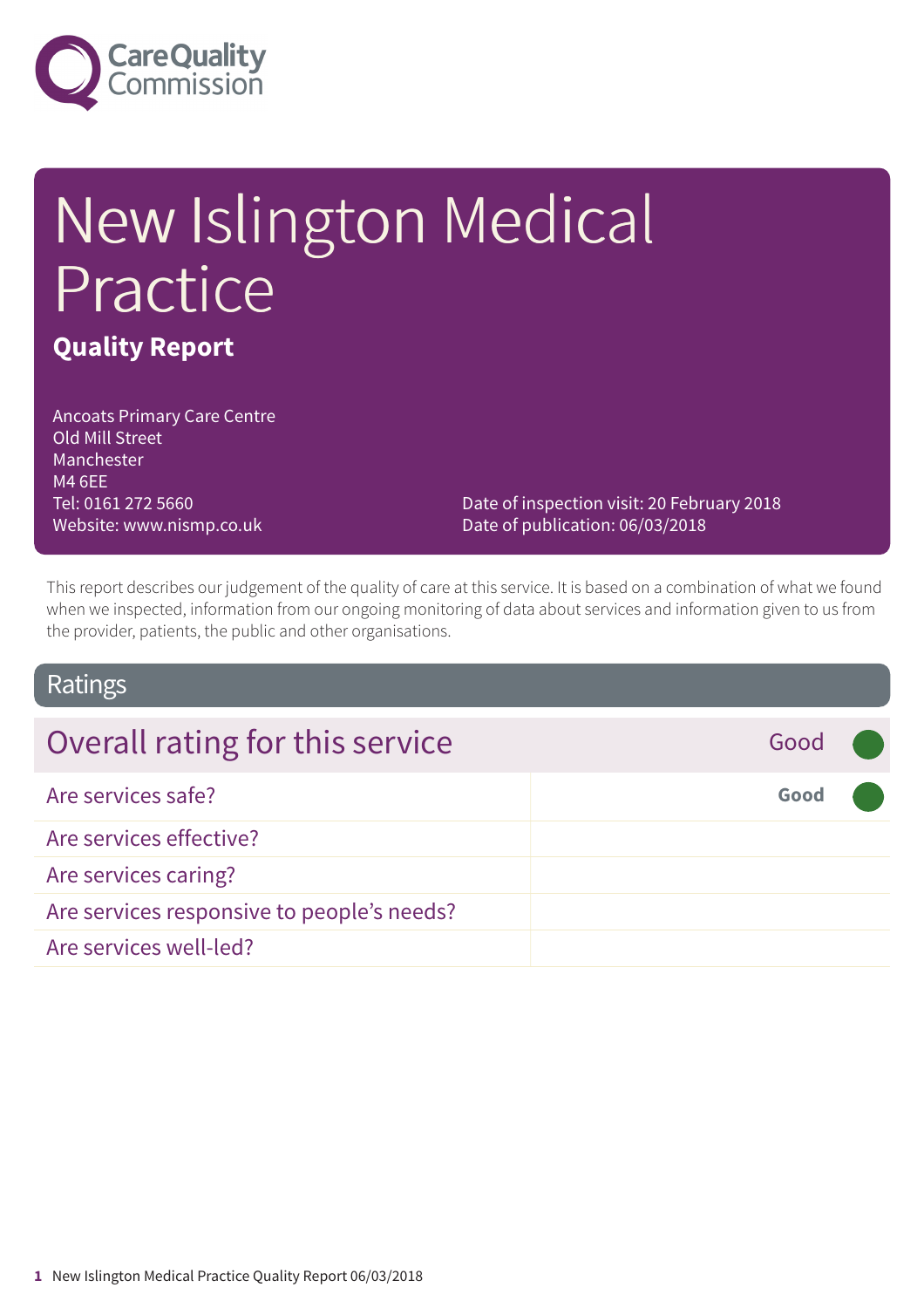### Summary of findings

#### **Contents**

| Summary of this inspection<br>Overall summary | Page<br>2     |
|-----------------------------------------------|---------------|
| Detailed findings from this inspection        |               |
| Our inspection team                           | 3             |
| Background to New Islington Medical Practice  | 3             |
| Why we carried out this inspection            | $\mathcal{R}$ |
| Detailed findings                             | .5            |

#### Overall summary

#### **Letter from the Chief Inspector of General Practice**

We carried out a comprehensive inspection as part of our inspection programme at the practice of New Islington Medical Practice on 6 June 2017 which was rated as requires improvement in the safe domain of the report and overall as good. The key questions were rated as:

Safe – requires improvement

Effective – good

Caring – good

Responsive – good

Well led – good

We carried out a focused follow up desk based inspection on 20 February 2018 where we found the practice had

made significant improvements. The full comprehensive report for this inspection can be found by selecting the 'all reports' link for New Islington Medical Practice on our website at www.cqc.org.uk.

This inspection was an announced focused inspection carried out on 20 February 2018 to confirm that the practice had carried out their plan to meet the legal requirements in relation to the breach in regulations that we identified in our previous inspection on 6 June 2017. This report covers our findings in relation to those requirements and also additional improvements made since our last inspection.

#### **Professor Steve Field (CBE FRCP FFPH FRCGP)**

Chief Inspector of General Practice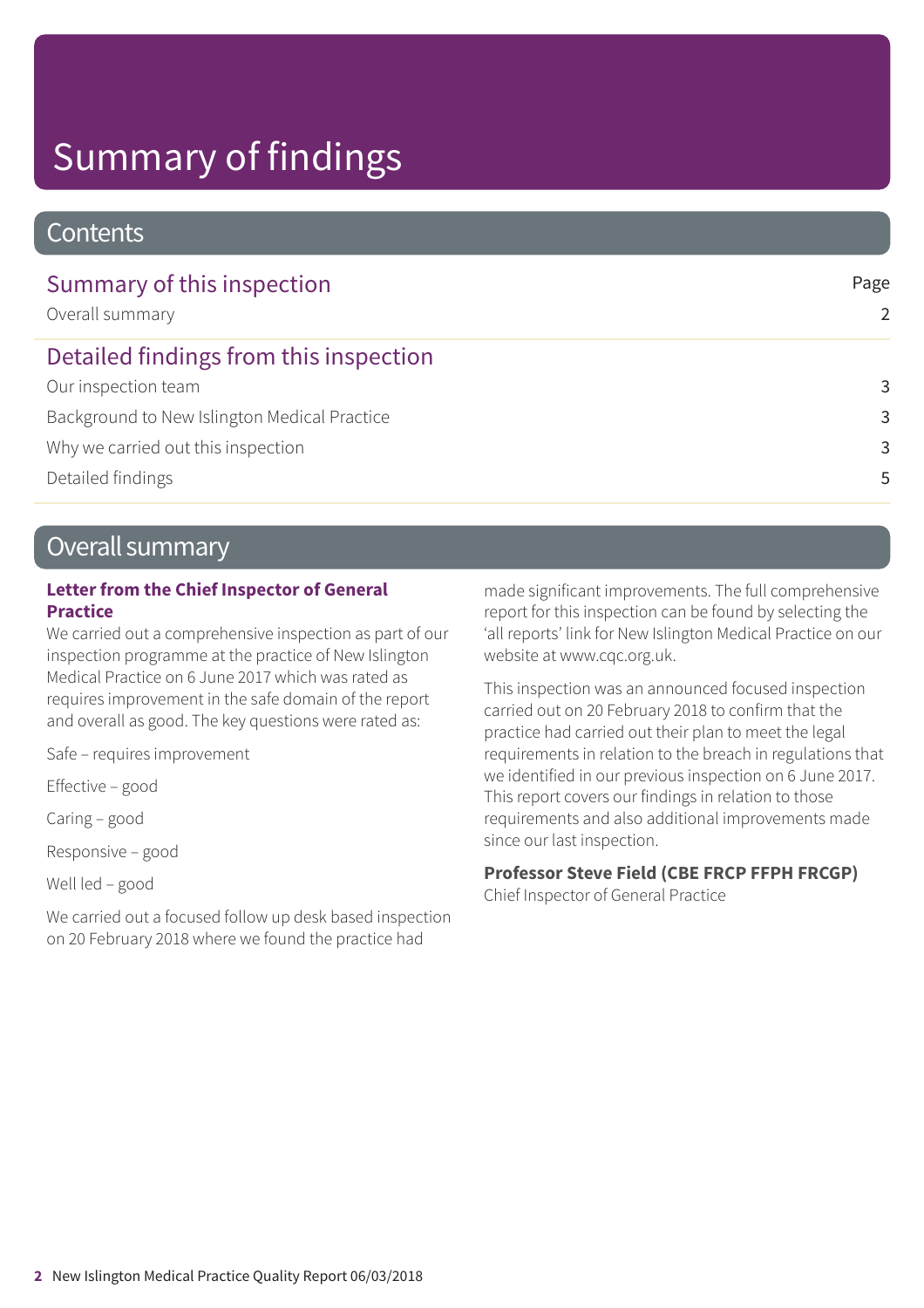

# New Islington Medical Practice

#### **Detailed findings**

#### Our inspection team

#### **Our inspection team was led by:**

A CQC Inspector reviewed and analysed the evidence provided at the time of the inspection.

#### **Background to New Islington Medical Practice**

New Islington Medical Practice is the registered provider and provides primary care services to its registered list of 5508 patients. The practice delivers commissioned services under a General Medical Services (GMS) contract and is a member of Manchester Health and Care Clinical Commissioning Group (CCG).

The GMS contract is the contract between general practices and NHS England for delivering primary care services to local communities. The practice is registered with the Care Quality Commission (CQC) to provide the regulated activities of diagnostic and screening procedures, maternity and midwifery services and treatment of disease, disorder and injury.

Regulated activities are delivered to the patient population from the following address:

Ancoats Primary Care Centre

Old Mill Street

Ancoats

Manchester

#### Lancashire

M4 6EE

The practice has a website that contains comprehensive information about what they do to support their patient population and the in house and online services offered:

www.nismp.co.uk

The practice is situated in an area at number one on the deprivation scale (the lower the number, the higher the deprivation). People living in more deprived areas tend to have greater need for health services.

The male life expectancy for the area is 73 years compared with the CCG average of 73 years and the national average of 79 years. The female life expectancy for the area is 79 years compared with the CCG average of 78 years and the national average of 83 years.

#### Why we carried out this inspection

We undertook a comprehensive inspection of the practice of New Islington Medical Practice on 6 June 2017 under Section 60 of the Health and Social Care Act 2008 as part of our regulatory functions. The practice was rated as requires improvement in the safe domain.

We undertook a follow up desk-based focused inspection of the practice of New Islington Medical Practice on 20 February 2018. This inspection was carried out to review in detail the actions taken by the practice to improve the quality of care and to confirm that the practice was now meeting legal requirements.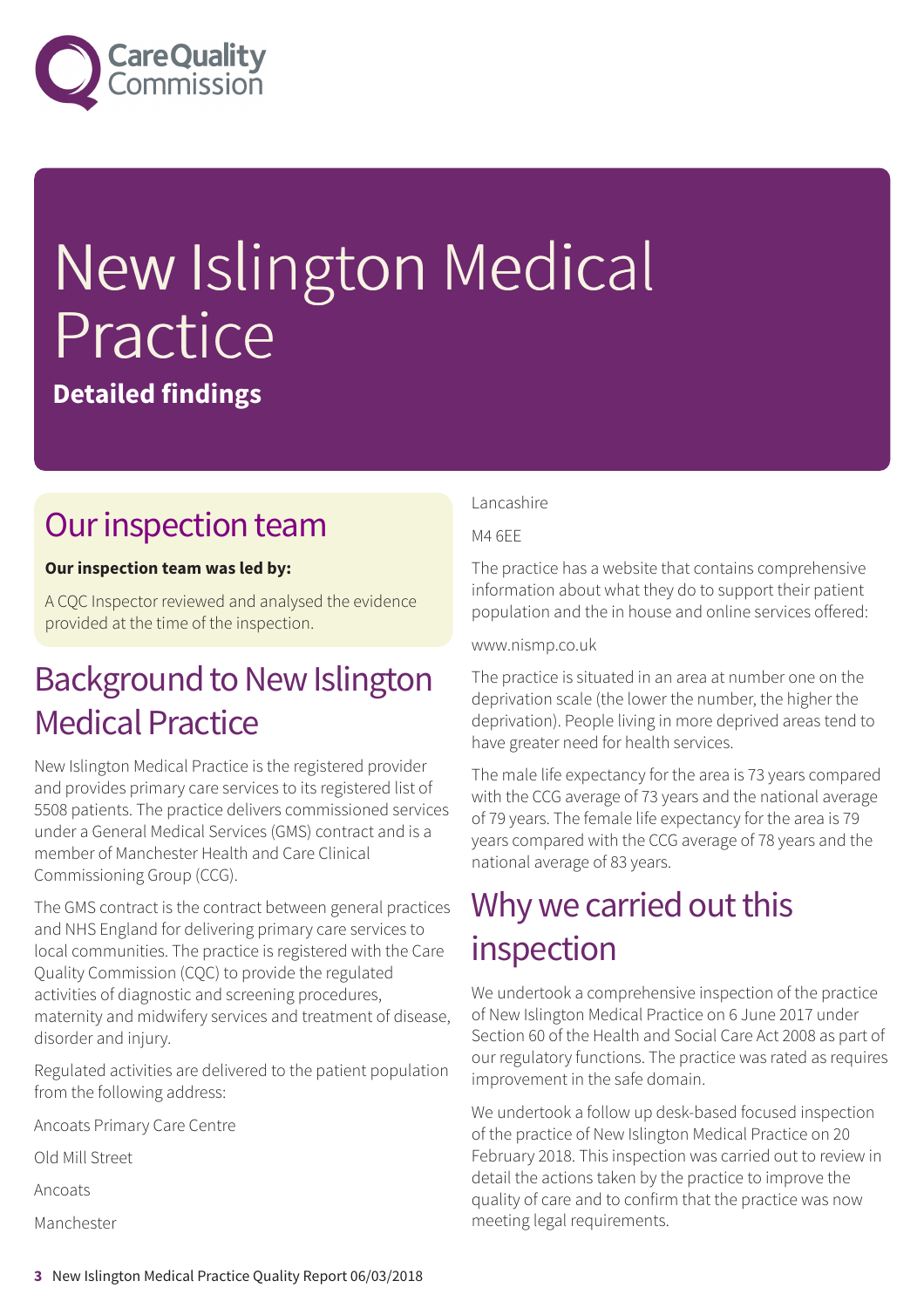### Detailed findings

The full comprehensive report following the inspection on 6 June 2017 can be found by selecting the 'all reports' link for New Islington Medical Practice on our website at www.cqc.org.uk.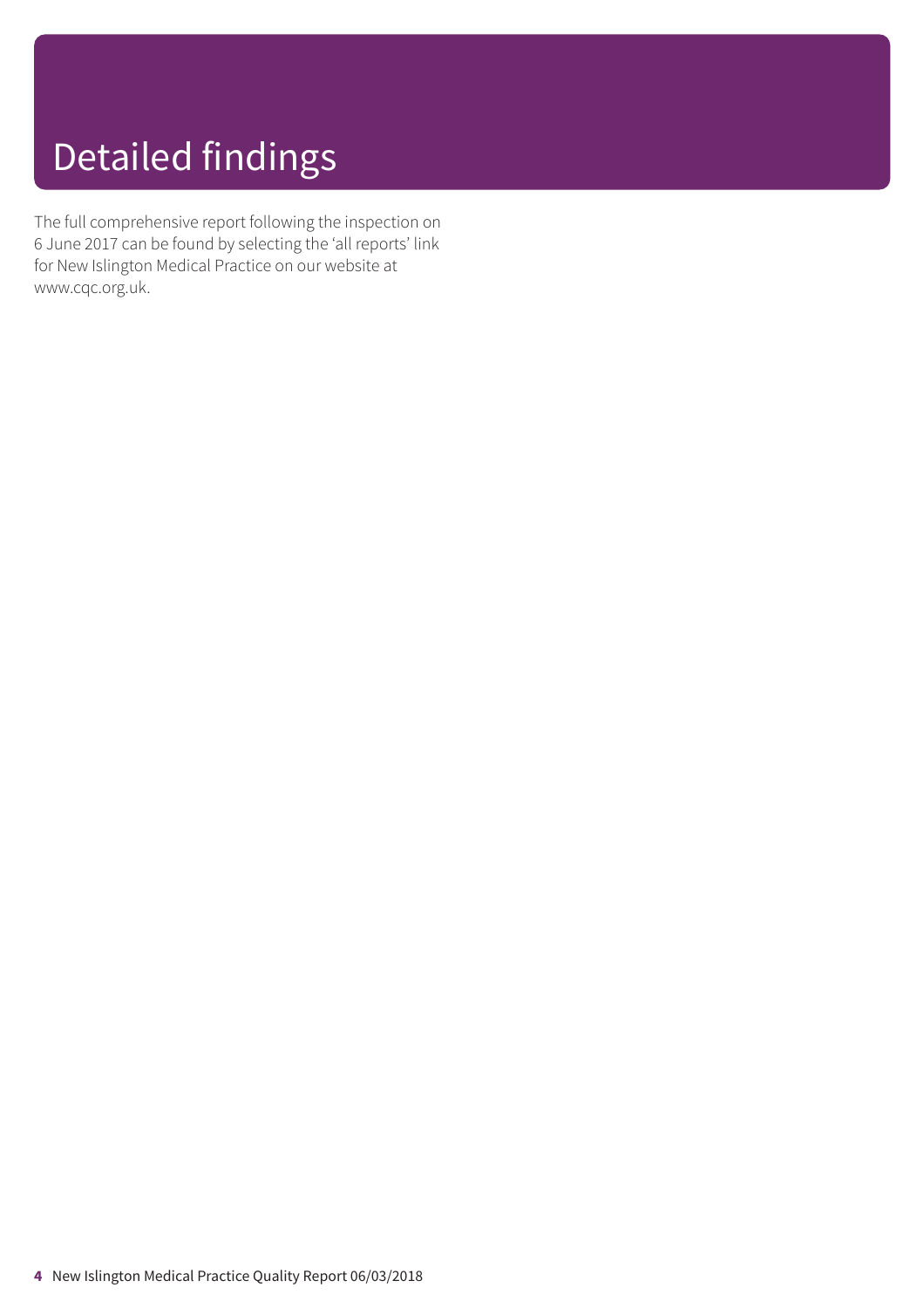### Are services safe?

### **Our findings**

At our previous inspection on 6 June 2017, we rated the practice as requires improvement for providing safe services as we found the following were not in place :

- The healthcare assistant was adding, amending or removing hospital discharge medicines with no clear clinical checks in place.
- There was no clear structure within the practice for maintaining infection control and staff were developing their own processes.

These arrangements had significantly improved when we undertook a follow up inspection on 20 February 2018. The practice is now rated as good for providing safe services.

#### **Overview of safety systems and processes**

The practice had introduced a new policy for adding new medicine into the system. The new policy and new process had been shared with all relevant staff. All new medicines or updated amendments were authorised by a clinician first. These were then shared with the authorised staff to make the suggested amendments by the clinician. Changes were documented within the patient's notes, before a final sign off from a clinician was added.

The practice had developed an infection control policy and introduced new processes, including minor surgery checks. New check lists had been developed with two full infection control audits undertaken in June 2017 and January 2018. The two audits highlighted actions taken and completed by the practice. The practice nurse was the clinical lead and the practice manager the non-clinical lead for the practice. Both leads had attended an infection control workshop in July 2017, provided by Manchester City Council.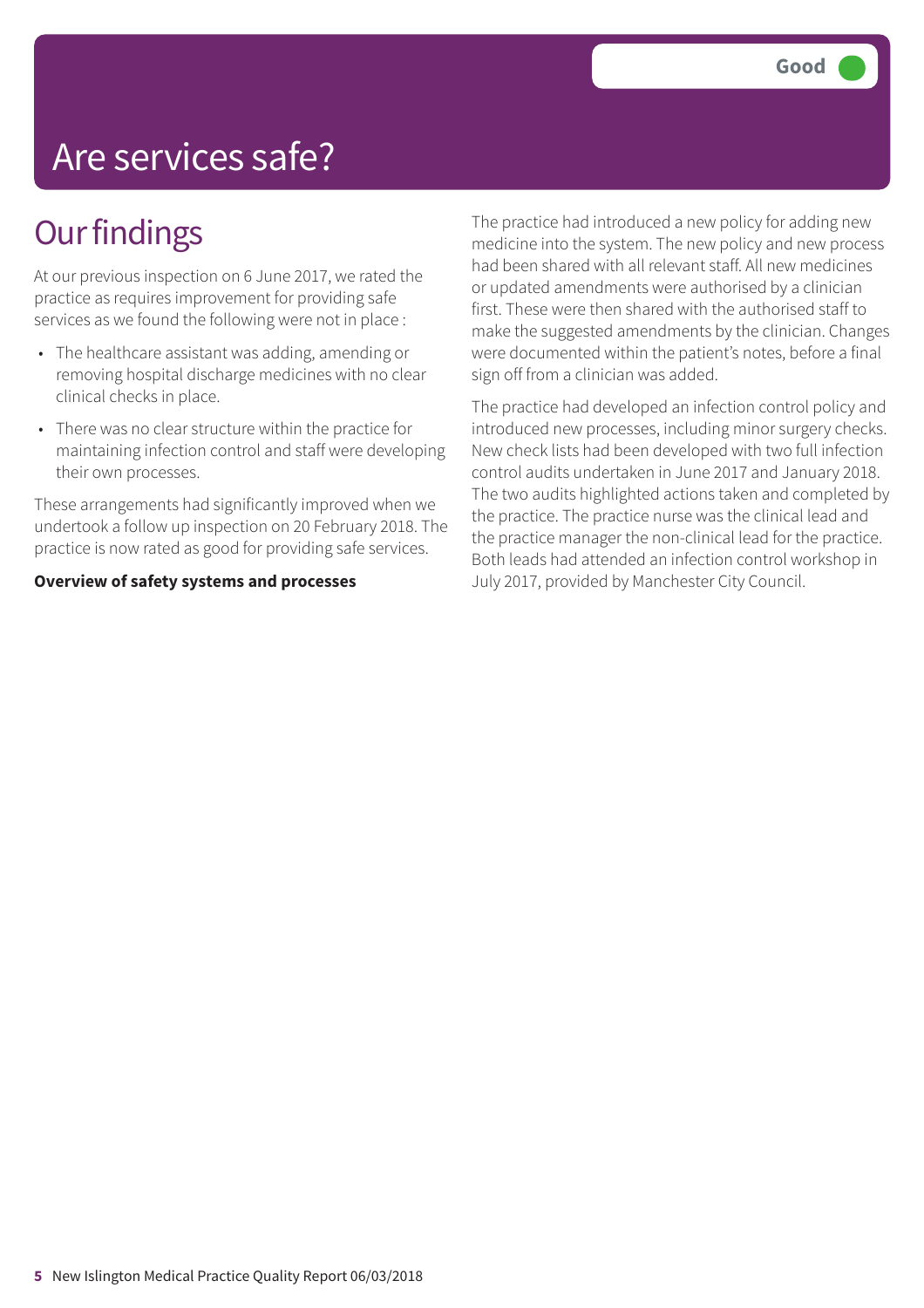## Are services effective?

(for example, treatment is effective)

### **Our findings**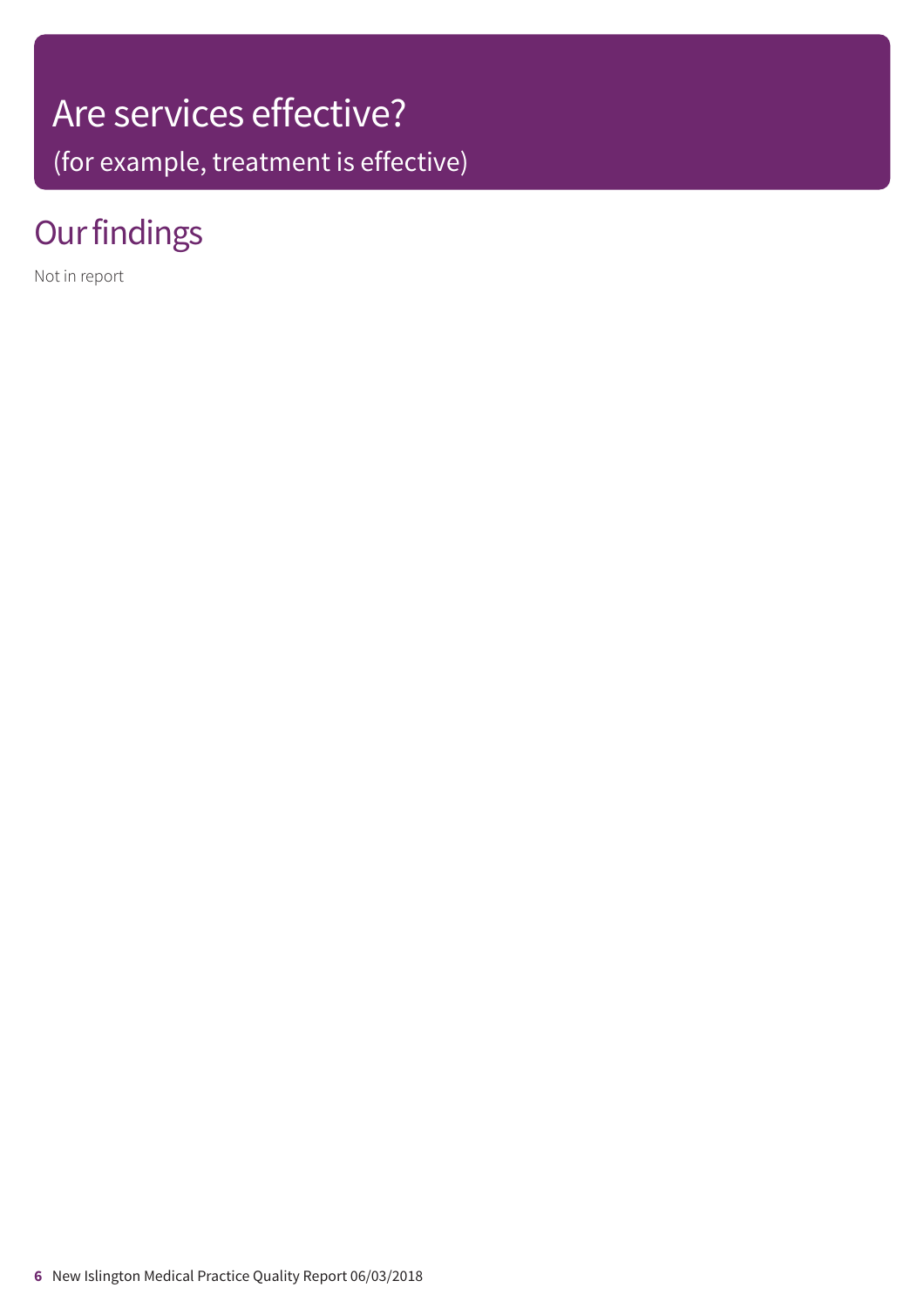## Are services caring?

### **Our findings**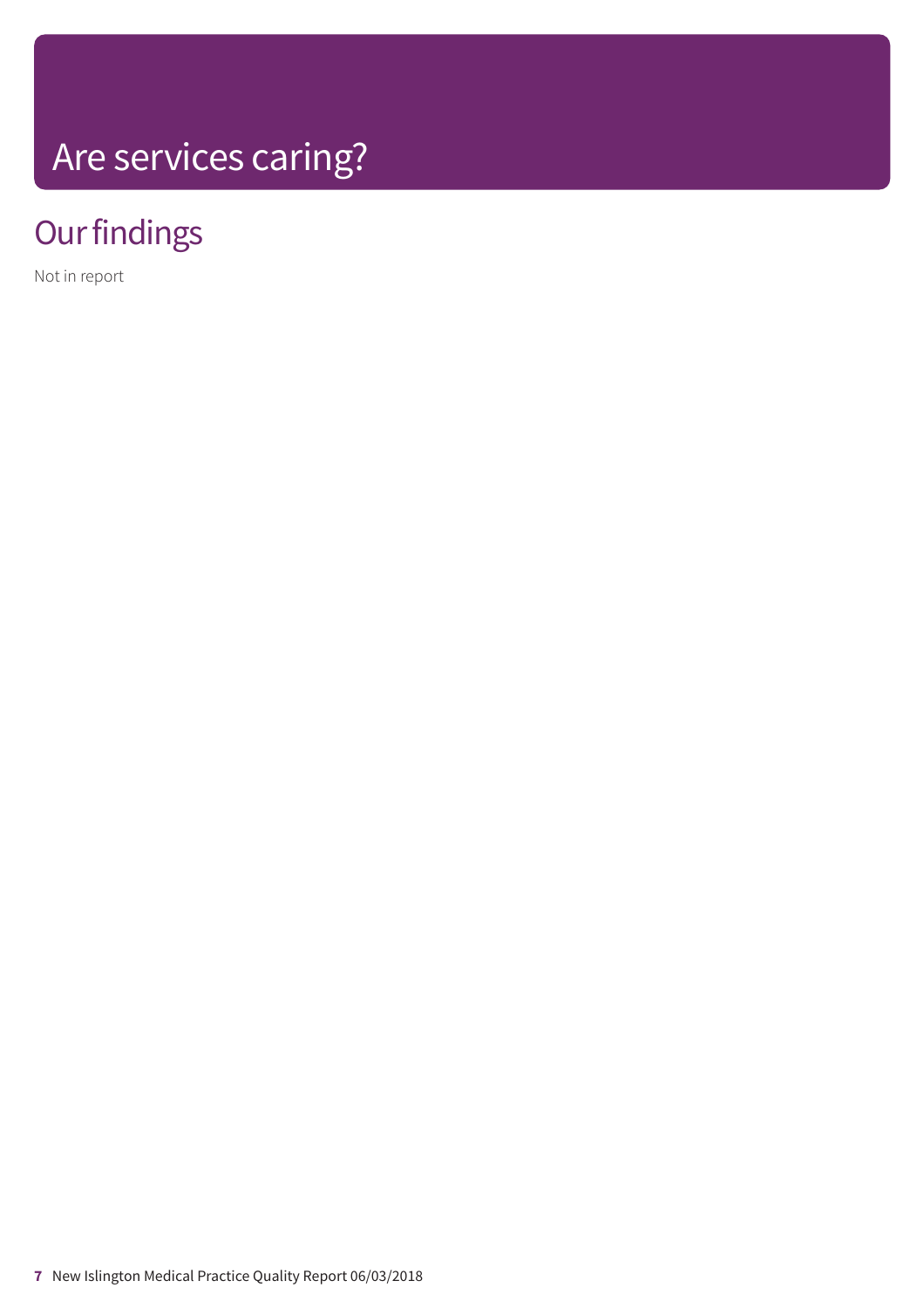### Are services responsive to people's needs?

(for example, to feedback?)

### **Our findings**